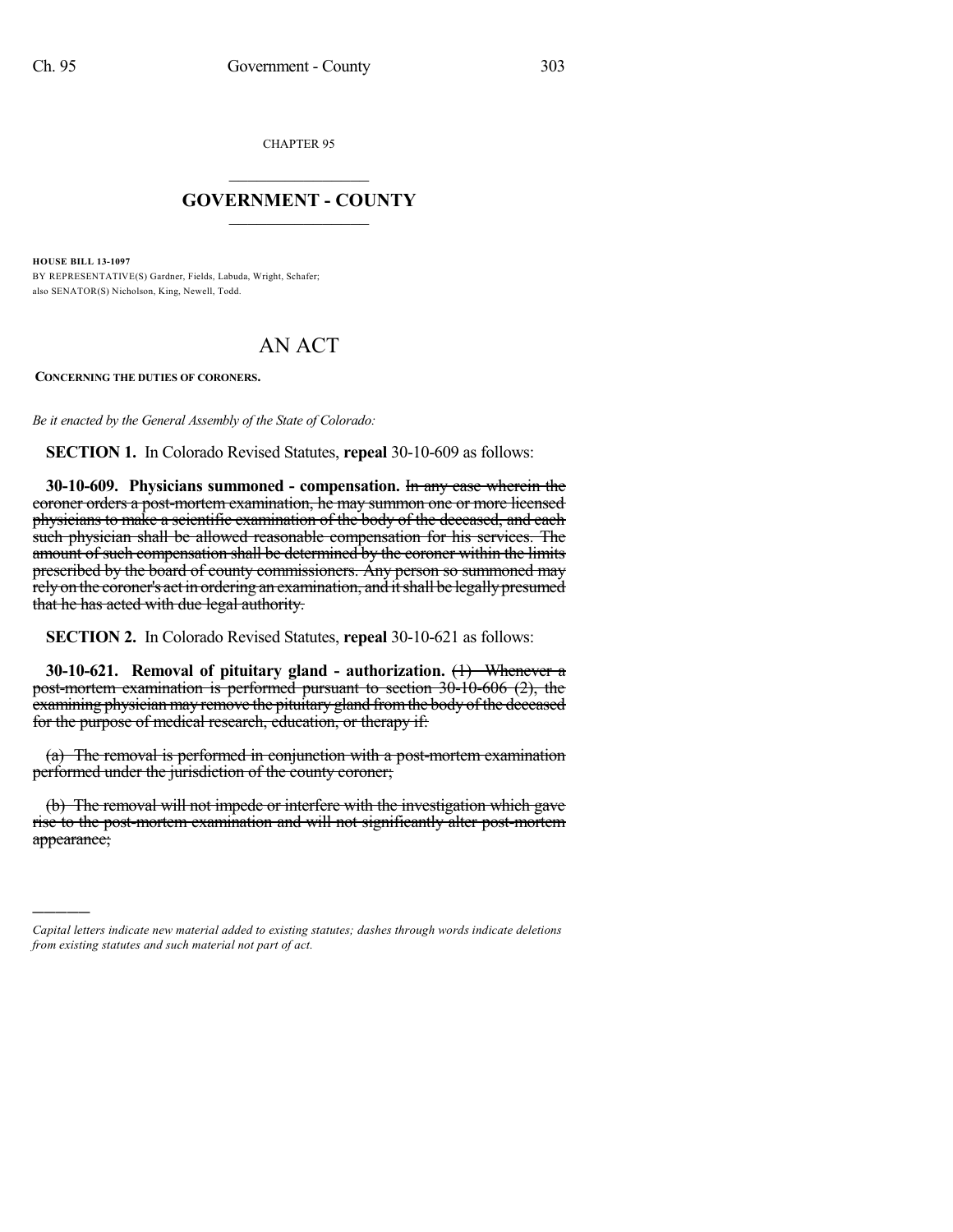(c) No prior objection by the decedent is made known or no objection by the decedent's next of kin is expressed at the time of the post-mortem examination and the decedent was not a known member of a religious group with a public position in opposition to tissue removal.

(2) No county coroner or licensed physician acting pursuant to section 30-10-606 (2) and acting in good faith and in accordance with subsection (1) of this section with respect to the removal of a pituitary gland nor any facility in which such removal takes place shall be liable for damages in any civil action or subject to prosecution in any criminal proceeding for his act.

**SECTION 3.** In Colorado Revised Statutes, **amend** 30-10-606 as follows:

**30-10-606. Coroner - inquiry - grounds - postmortem - jury - certificate of** death. (1) THE RESPONDING LAW ENFORCEMENT AGENCY SHALL NOTIFY THE CORONER WHEN A DEATH IS DISCOVERED OR CONFIRMED AS SOON AS PRACTICABLE AFTER THE SCENE IS SAFE AND SECURE. The coroner shall immediately notify the district attorney proceed to view OR HIS OR HER DESIGNEE IF BY PRIOR AGREEMENT, AND THEN AT HIS OR HER DISCRETION PROCEED TO THE SCENE TO VIEW the body. and make UPON ARRIVAL OF THE CORONER, LAW ENFORCEMENT SHALL MAKE ALL REASONABLE ACCOMMODATIONS TO ALLOW THE CORONER TO COLLECT TIME-SENSITIVE INFORMATION SUCH AS BODY AND SCENE TEMPERATURE, LIVIDITY, AND RIGOR.THE CORONER,IN COOPERATION WITH LAW ENFORCEMENT,SHALL MAKE all proper inquiry respecting IN ORDER TO DETERMINE the cause and manner of death of any person in his OR HER jurisdiction who has died under any of the following circumstances:

(a) From IF THE DEATH IS OR MAY BE UNNATURAL AS A RESULT OF external INFLUENCES, violence, unexplained cause, or under suspicious circumstances INJURY;

(a.3) DUE TO THE INFLUENCE OF OR THE RESULT OF INTOXICATION BY ALCOHOL, DRUGS, OR POISON;

(a.5) AS A RESULT OF AN ACCIDENT, INCLUDING AT THE WORKPLACE;

(a.7) WHEN THE DEATH OF AN INFANT OR CHILD IS UNEXPECTED OR UNEXPLAINED;

(b) Where WHEN no physician is in attendance or where WHEN, though in attendance, the physician is unable to certify the cause of death;

(c) From thermal, chemical, or radiation injury A DEATH THAT OCCURS WITHIN TWENTY-FOUR HOURS OF ADMISSION TO A HOSPITAL;

(d) Fromcriminal abortion,includinganysituationwhere suchabortionmayhave been self-induced;

(e) From a disease which may be hazardous or contagious or which may constitute a threat to the health of the general public;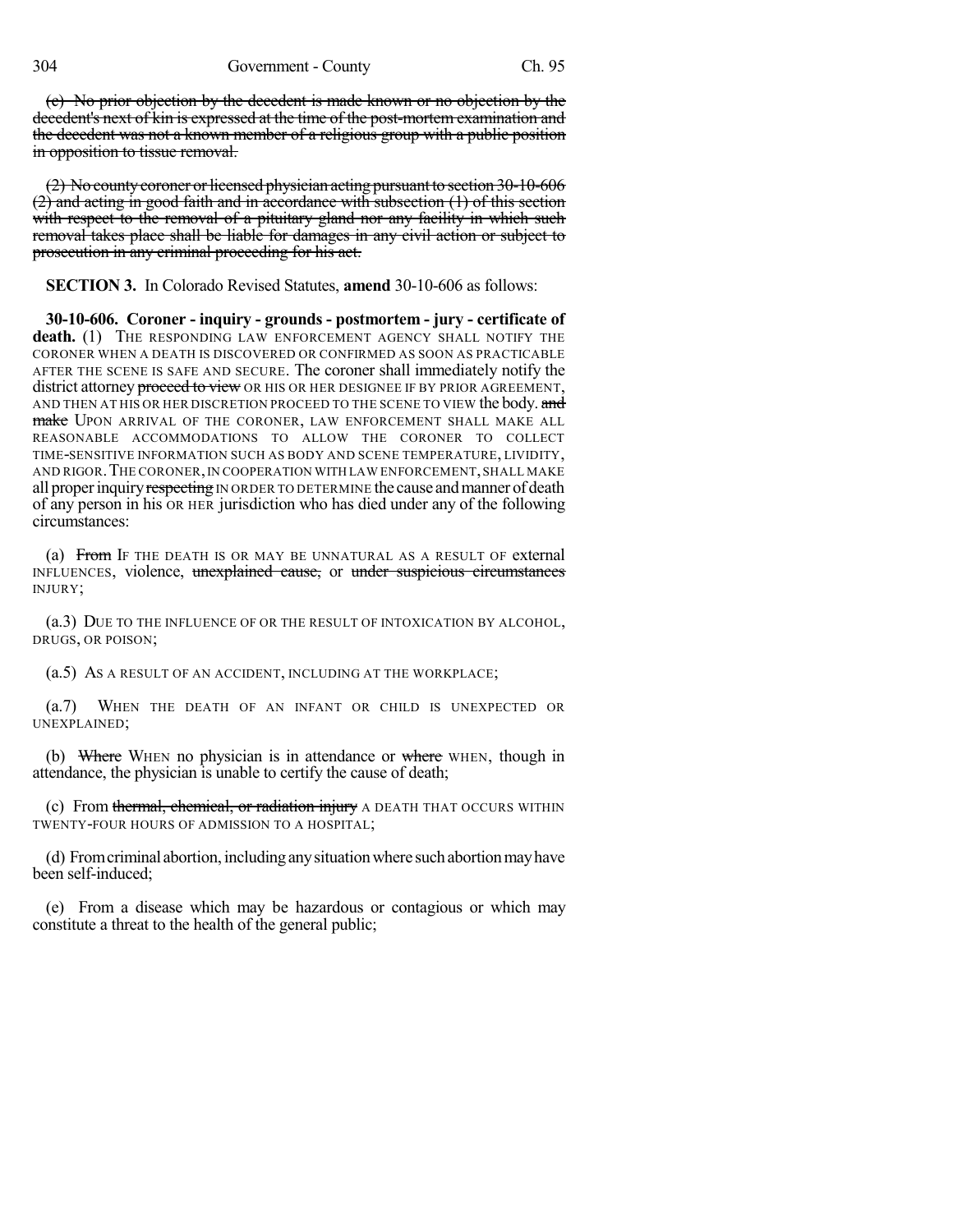(f) IF THE DEATH OCCURS FROM THE ACTION OF A PEACE OFFICER OR while in the custody of law enforcement officials or while incarcerated in a public institution;

(g) When the death was sudden and happened to a person who was in APPARENT good health; or

(h) From an industrial accident WHEN A BODY IS UNIDENTIFIABLE, DECOMPOSED, CHARRED, OR SKELETONIZED; OR

(i) CIRCUMSTANCES THAT THE CORONER OTHERWISE DETERMINES MAY WARRANT FURTHER INQUIRY TO DETERMINE CAUSE AND MANNER OF DEATH OR FURTHER LAW ENFORCEMENT INVESTIGATION.

 $(1.1)$  After consultation with the district attorney, The coroner may SHALL request that jurisdiction of any such A death be transferred to the coroner of the county in which the event which resulted in the death of the person occurred, with the jurisdiction effective upon the acceptance by the receiving coroner. Such THE transfershall be in writing, and a copy thereof shall be maintained in the offices of the transferring and receiving coroners. THE DISTRICT ATTORNEY FROM EACH COUNTY INVOLVED IN THE TRANSFER SHALL BE CONTACTED PRIOR TO THE TRANSFER UNLESS PRIOR AGREEMENTS HAVE BEEN ESTABLISHED.

 $(1.2)$  (a) When a person dies as a result of circumstances specified in subsection (1) of this section or is found dead and the cause of death is unknown, the person who discovers the death shall report it immediately to law enforcement officials or the coroner, and the coroner shall take legal custody of the body.

(b) The body of any such person WHO DIES AS A RESULT OF CIRCUMSTANCES SPECIFIED IN SUBSECTION (1) OF THIS SECTION shall not be removed from the place of death except upon the PRIOR TO THE ARRIVAL OF THE CORONER OR HIS OR HER DESIGNEE OR WITHOUT THE authority of the coroner OR HIS OR HER DESIGNEE UNLESS IT IS NECESSARY TO IDENTIFY THE VICTIM,TO PROTECT THE PROPERTY FROM DAMAGE OR DESTRUCTION, OR TO PRESERVE AND PROTECT EVIDENCE, OR PROTECT LIFE, HEALTH, OR SAFETY. THE CORONER, in consultation with the district attorney or local law enforcement agency, nor shall any article on or immediately surrounding such body be disturbed until authorized by the coroner in consultation with the district attorney or local law enforcement agency SHALL FACILITATE THE TIMELY REMOVAL OF THE BODY TO PRESERVE AND PROTECT EVIDENCE. THE CORONER MAY ORDER THE REMOVAL OF THE BODY FOR FURTHER INVESTIGATION OR RELEASE THE BODY TO THE NEXT OF KIN IF NO FURTHER INVESTIGATION IS REQUIRED BY LAW ENFORCEMENT.

(c) IF A SUICIDE NOTE RELATED TO THE DEATH IS FOUND AT THE PLACE OF DEATH, THE CORONER OR LAW ENFORCEMENT AGENCY ACCORDING TO A PRIOR AGREEMENT SHALL TAKE CUSTODY OF THE NOTE AS WELL AS ANY OTHER DOCUMENTATION RELATED TO THE CAUSE OR MANNER OF DEATH AS IS APPROPRIATE. IF THERE IS NO PRIOR AGREEMENT, LAW ENFORCEMENT SHALL HAVE THE AUTHORITY TO TAKE CUSTODY OF THE SUICIDE NOTE AND SHALL PROVIDE A COPY OF THE SUICIDE NOTE TO THE CORONER.THE CORONER SHALL HAVE THE AUTHORITY TO VIEW THE SUICIDE NOTE PRIOR TO RECEIVING A COPY.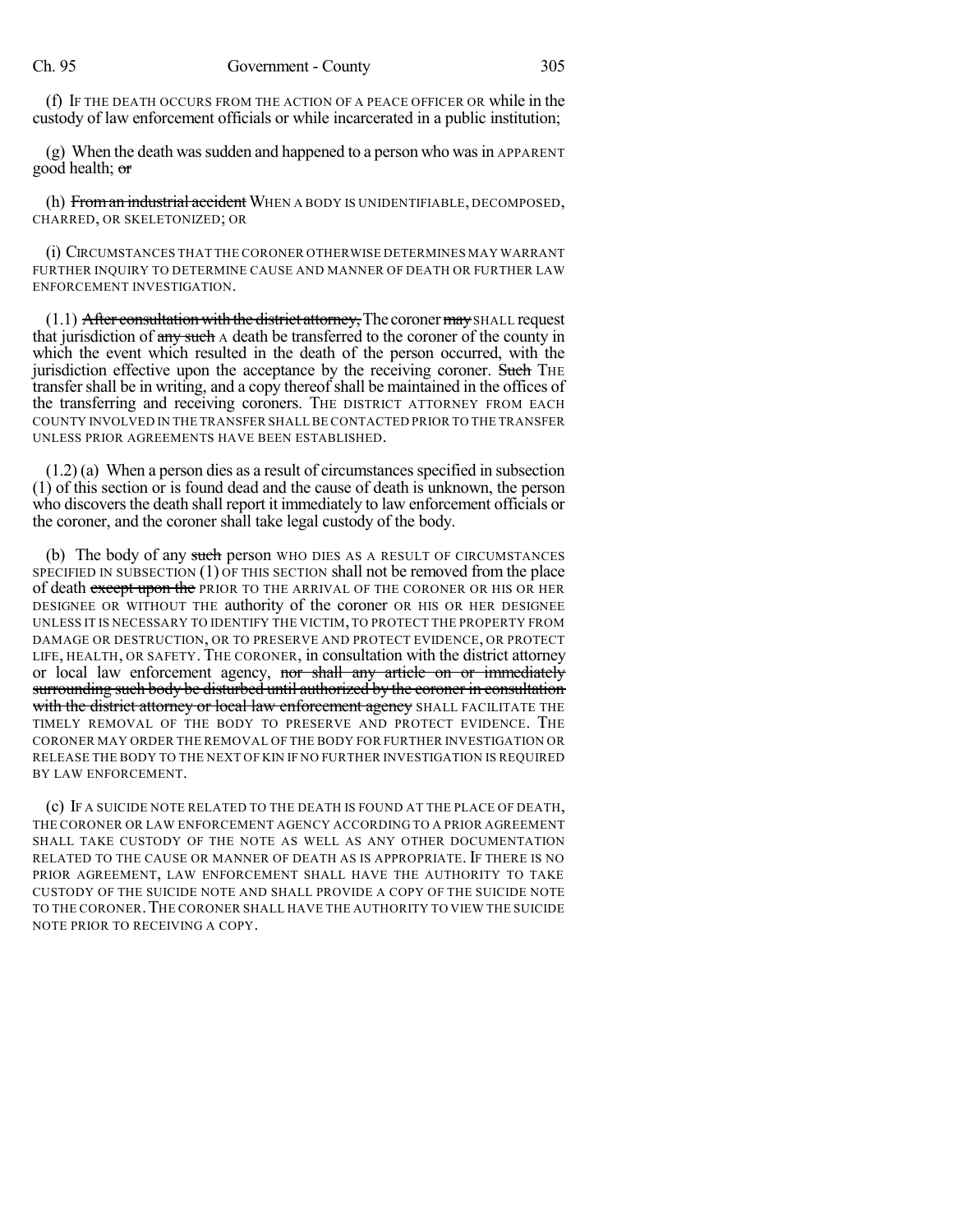(d) IN THE CASE OF A NONCRIMINAL INVESTIGATION, THE CORONER IN COLLABORATION WITH LOCAL LAW ENFORCEMENT SHALL IDENTIFY THE DECEASED, DETERMINE THE DECEASED'S NEXT OF KIN, AND NOTIFY THE APPROPRIATE NEXT OF KIN OR OTHER PERSONS OF THE DEATH.

(e) IN THE CASE OF A NONCRIMINAL INVESTIGATION, IN ORDER TO ASSIST WITH THE IDENTIFICATION OF THE DECEASED, LOCATION AND IDENTITY OF NEXT OF KIN, AND DETERMINATION OF THE CAUSE AND MANNER OF DEATH, THE CORONER, IN COOPERATION WITH LAW ENFORCEMENT, HAS THE AUTHORITY TO COLLECT, EXAMINE, AND STORE, OR REQUEST LAW ENFORCEMENT TO COLLECT, EXAMINE, AND STORE, ANY DOCUMENTS, EVIDENCE, OR INFORMATION, INCLUDING INFORMATION AVAILABLE IN ELECTRONIC DEVICES SUCH AS PHONES OR COMPUTERS SUBJECT TO THE LIMITATIONS IN THE FOURTH AMENDMENT TO THE UNITED STATES CONSTITUTION AND SECTION 7 OF ARTICLE II OF THE COLORADO CONSTITUTION.

(f) WHEN IN THE COURSE OF A CORONER INVESTIGATION, A DEATH BECOMES SUSPICIOUS OR THE POSSIBILITY OF CRIMINAL ACTIVITY ARISES,THECORONER SHALL IMMEDIATELY CONSULT WITH THE DISTRICT ATTORNEY AND LAW ENFORCEMENT IN THE JURISDICTION WHERE THE EVENTS THAT CAUSED THE DEATH OCCURRED.

(g) IN THE CASE OF A NONCRIMINAL INVESTIGATION, THE CORONER MAY TAKE CUSTODY OF PRESCRIPTION MEDICATIONS DISPENSED TO THE DECEASED TO ASSIST IN DETERMINING THE CAUSE AND MANNER OF DEATH SUBJECT TO THE LIMITATIONS IN THE FOURTH AMENDMENT TO THE UNITED STATES CONSTITUTION AND SECTION 7 OF ARTICLE II OF THE COLORADO CONSTITUTION.THE CORONER SHALL PROPERLY DOCUMENT, STORE, AND DISPOSE OF THE MEDICATIONS OR REQUEST LAW ENFORCEMENT TO DOCUMENT, STORE, AND DISPOSE OF THE MEDICATIONS.

(2) The coroner OR HIS OR HER DESIGNEE shall performa forensic autopsyor have a forensic autopsyperformed asrequired bysection30-10-606.5or uponthe request of the district attorney. FAILURE TO COMPLY WITH THIS SECTION MAY BE PROSECUTED AS A VIOLATION OF 18-8-405, C.R.S.

(2.5) IN THE CASE OF A NONCRIMINAL INVESTIGATION, THE CORONER, IN COOPERATION WITH THE PUBLIC ADMINISTRATOR IF APPLICABLE, MAY TAKE APPROPRIATE MEASURES TO SAFEGUARD THE PROPERTY AND ITS CONTENTS. THE CORONER MAY CHARGE THE COSTS OF SECURING THE PREMISES AGAINST THE ESTATE OF THE DECEASED. ACORONER WHO SECURES OR SAFEGUARDS THE PROPERTY AND ITS CONTENTS IS IMMUNE FROM CIVIL LIABILITY FOR DAMAGE TO OR LOSS OF THE PROPERTY OR ITS CONTENTS.

(2.7) ACORONER SHALL COMPLY WITH INFORMATION REQUESTS FOR STATISTICAL OR RESEARCH PURPOSES FROM THE DEPARTMENT OF PUBLIC HEALTH AND ENVIRONMENT AND THE DEPARTMENT OF TRANSPORTATION.

(3) When the coroner has knowledge that any person has died under any of the circumstances specified in subsection  $(1)$  of this section, he may summon forthwith six citizens of the county to appear at a place named to hold an inquest to hear testimony and to make such inquiries as he deems appropriate.

(4) (a) In all cases where the coroner has held an investigation or inquest, the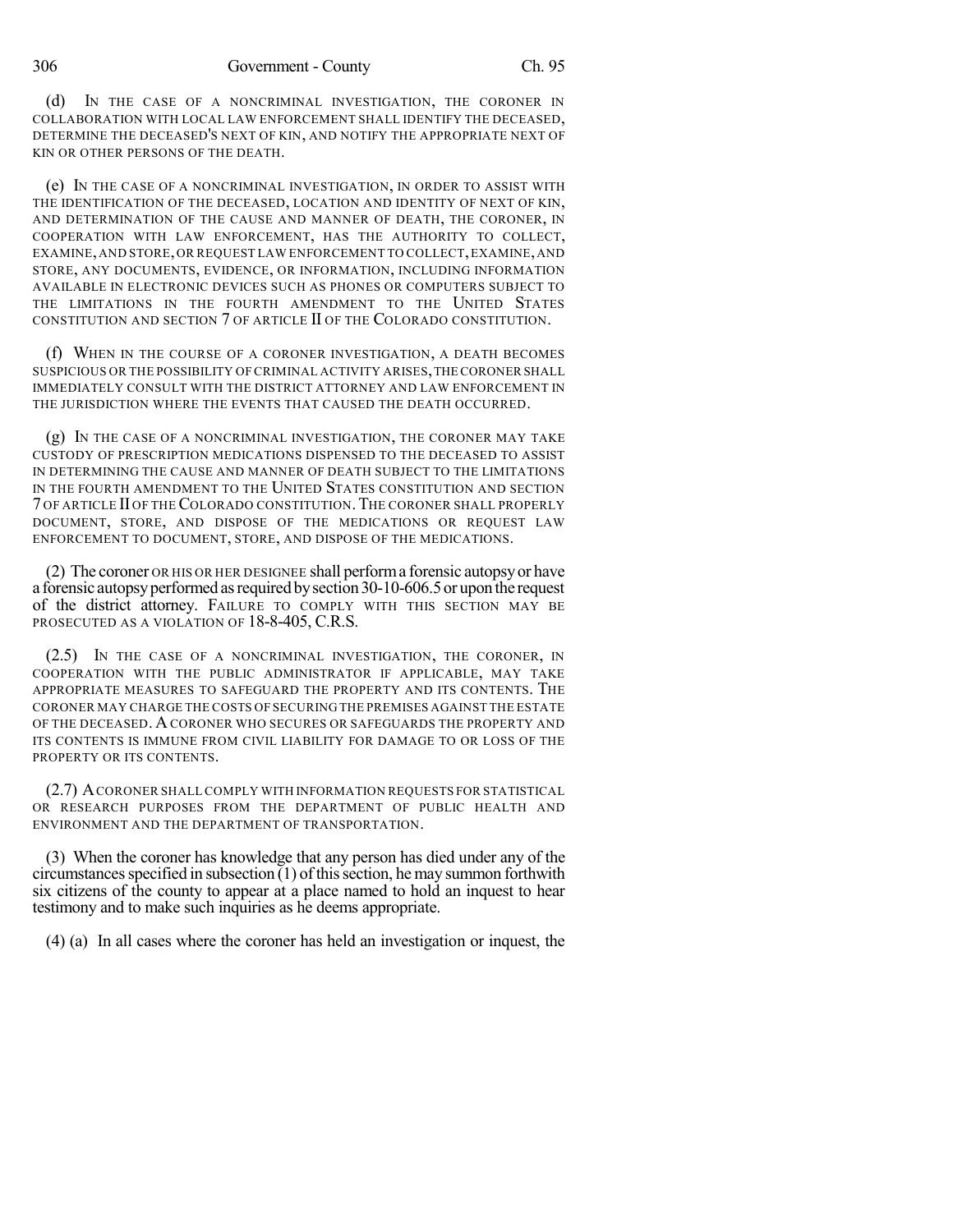## Ch. 95 Government - County 307

certificate of death shall be issued by the coroner. or the coroner's deputy.

(b) Any certificate of death issued by a coroner  $\sigma$  a coroner's deputy shall be filed with the registrar and shall state their THE findings concerning the nature of the disease or the manner of death, and, if from external causes, the certificate shall state whether in their opinion THE MANNER OF death. was accidental, suicidal, or felonious In addition, the certificate shall include the information described in section  $25$ -2-103(3)(b), C.R.S., whenever the subject of the investigation or inquest is under one year of age.

(c) A copy of the certificate of death or affidavit of presumed death, including any related documents and statements of fact, shall be retained INDEFINITELY in the applicable county in a secure location in an appropriate county facility accessible only to the county coroner or the coroner's designee and in a manner that is consistent with the county's record retention policy and federal law.

(5) Nothing in thissection shall be construed to require an investigation, autopsy, or inquest in any case where death occurred without medical attendance solely because the deceased was under treatment by prayer or spiritual means alone in accordance with the tenets and practices of a well-recognized church or religious denomination.

(6) (a) Notwithstanding sections 12-43-218 and 13-90-107 (1) (d) or (1) (g), C.R.S., the coroner holding an inquest or investigation pursuant to this section has the authority to request and receive a copy of:

(I) Any autopsy report or medical information from any pathologist, physician, dentist, hospital, or health care provider or institution if such report or information is relevant to the inquest or investigation; and

(II) Any information, record, or report related to treatment, consultation, counseling, or therapy services from any licensed psychologist, professional counselor, marriage and family therapist, social worker, or addiction counselor, certified addiction counselor, or registered psychotherapist if the report, record, or information is relevant to the inquest or investigation.

(b) The coroner OR HIS OR HER DESIGNEE shall, at the request of the district attorney or attorney general, release to the district attorney or attorney general any autopsy report or medical information described in subparagraph (I) of paragraph (a) of this subsection (6) that the coroner obtains pursuant to paragraph (a) of this subsection  $(6)$ .

(c) The coroner OR HIS OR HER DESIGNEE shall not release to any party any information, record, or report described in subparagraph  $(II)$  of paragraph  $(a)$  of this subsection (6) that the coroner obtains pursuant to paragraph (a) of this subsection (6).

(d) Any person who complies with a request from a coroner OR HIS OR HER DESIGNEE pursuant to paragraph (a) of this subsection (6) shall be immune from any civil or criminal liability that might otherwise be incurred or imposed with respect to the disclosure of confidential patient or client information.